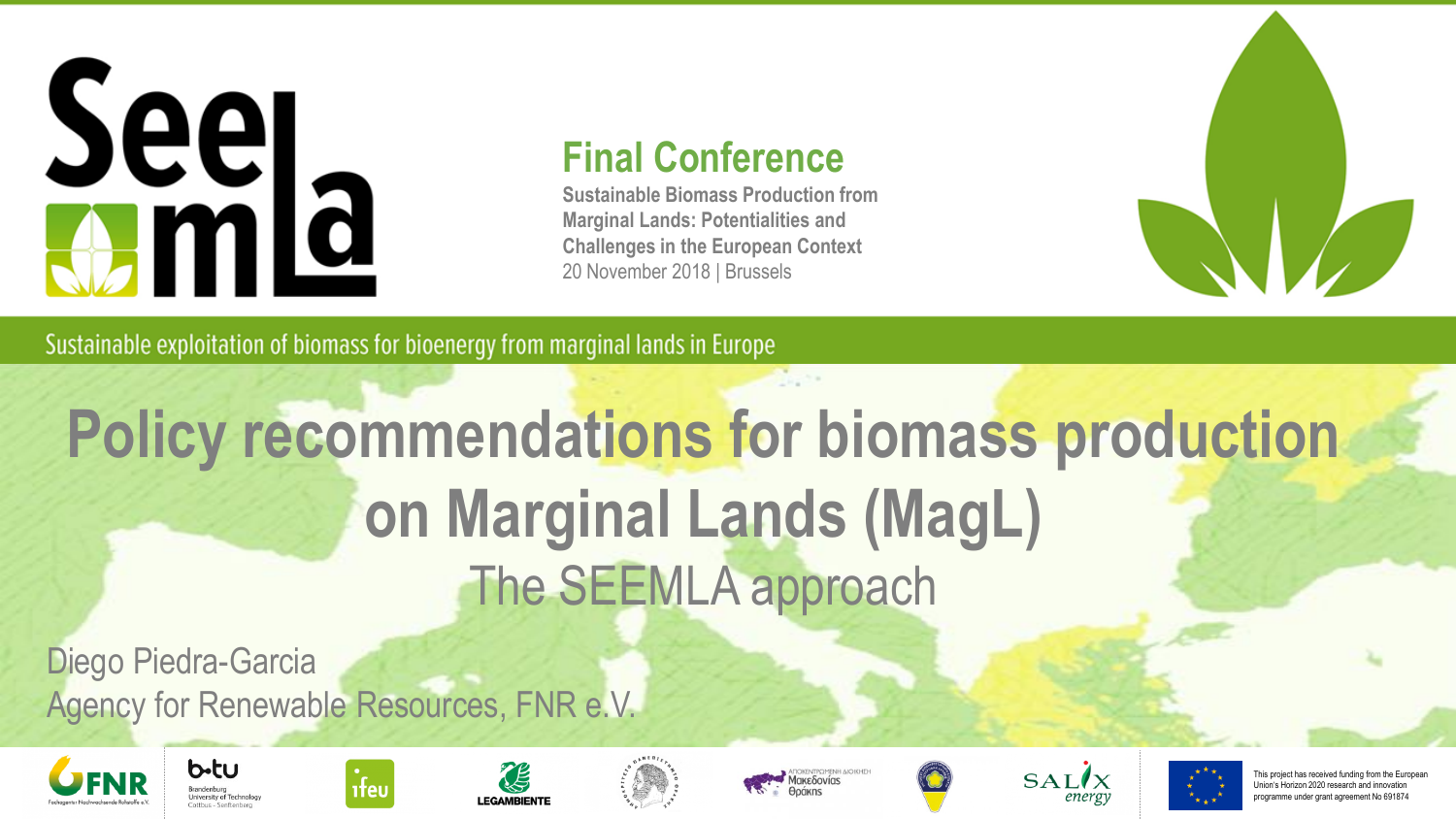



#### **Work Plan in SEEMLA**



This project has received funding from the European Union's Horizon 2020 research and innovati programme under grant agreement No 691874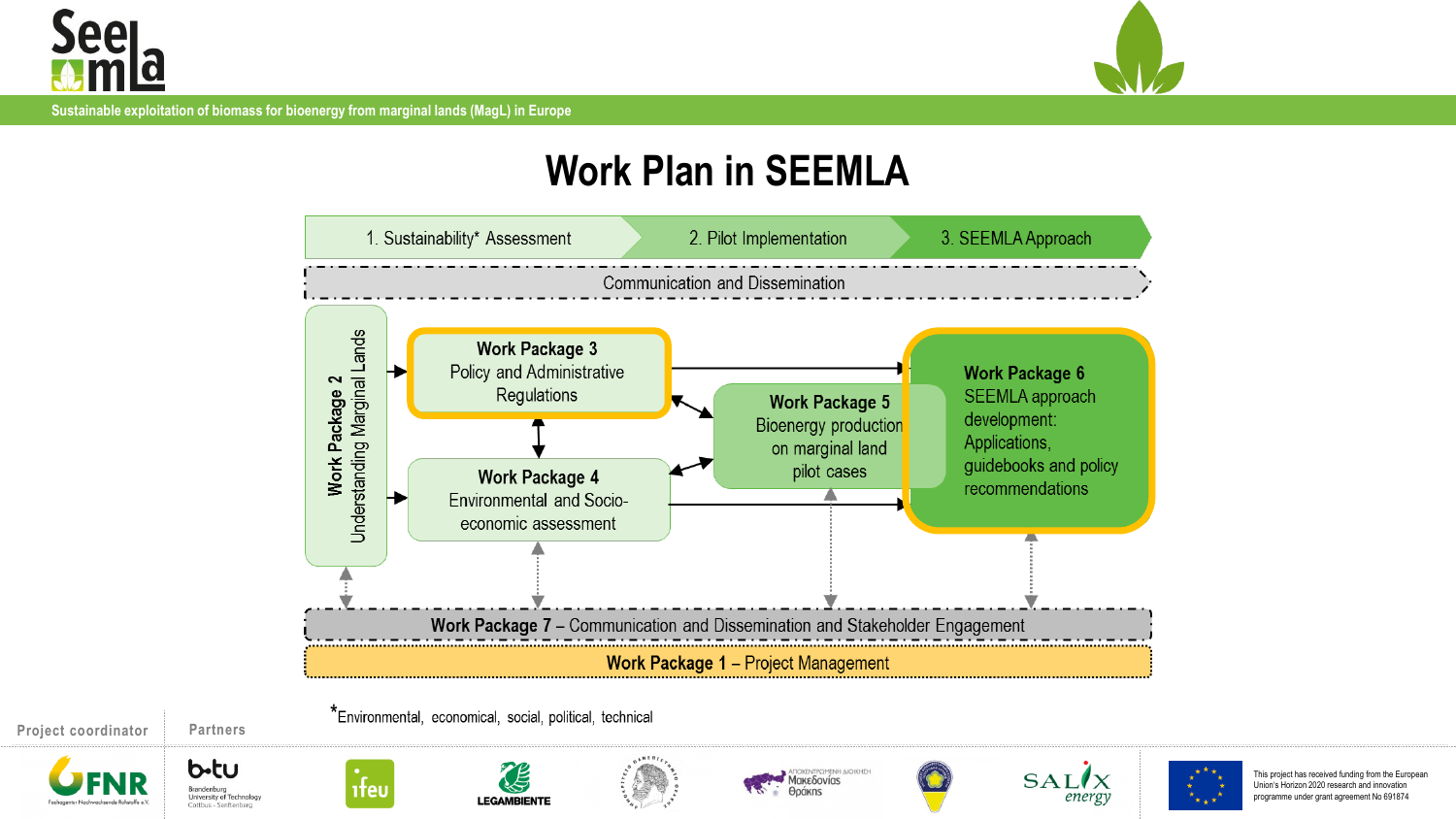



#### **Example: Electricity from renewable energy supported by different means in the EU Member States**

Diversity of RES-E support schemes in the EU-28

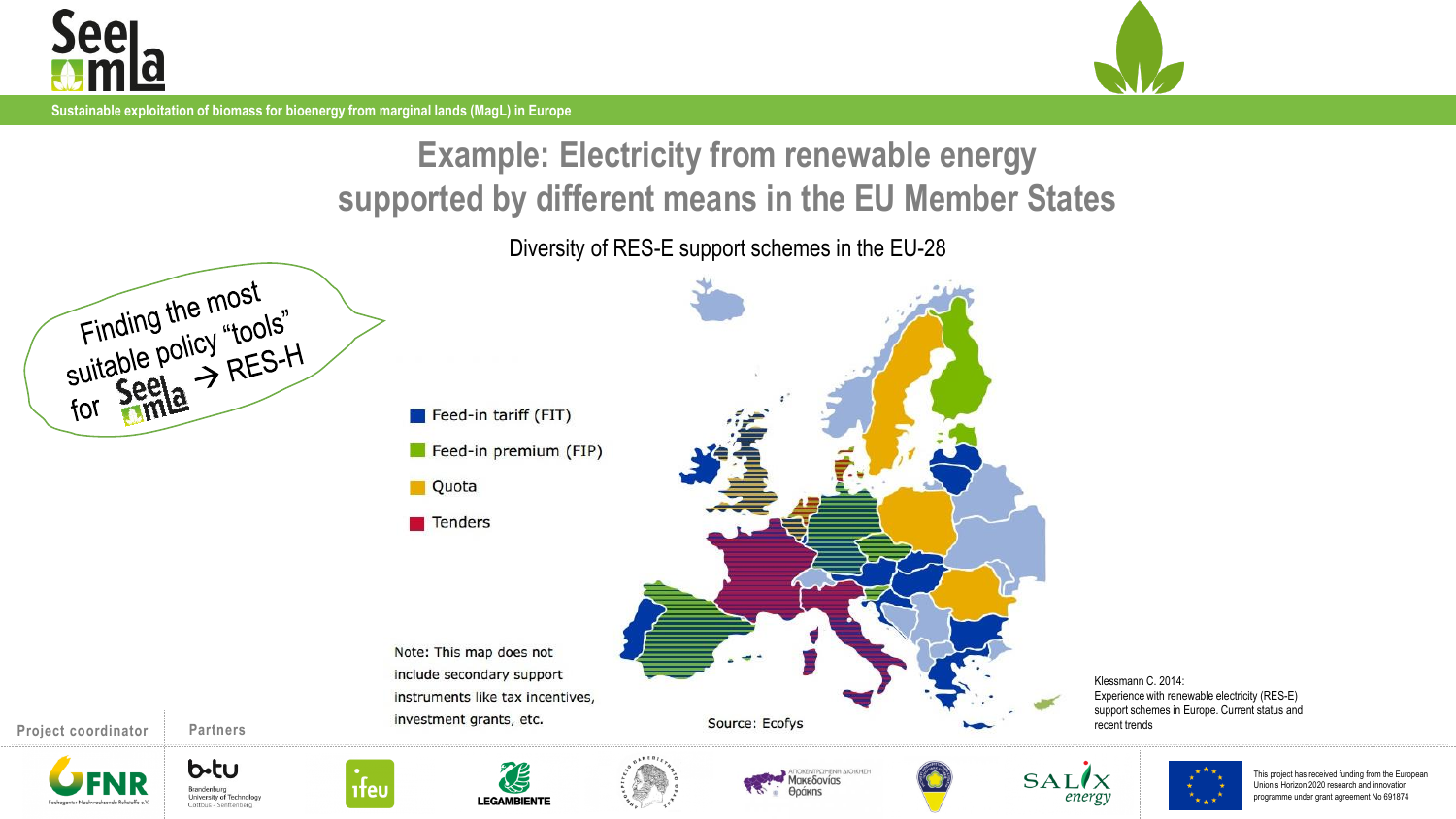



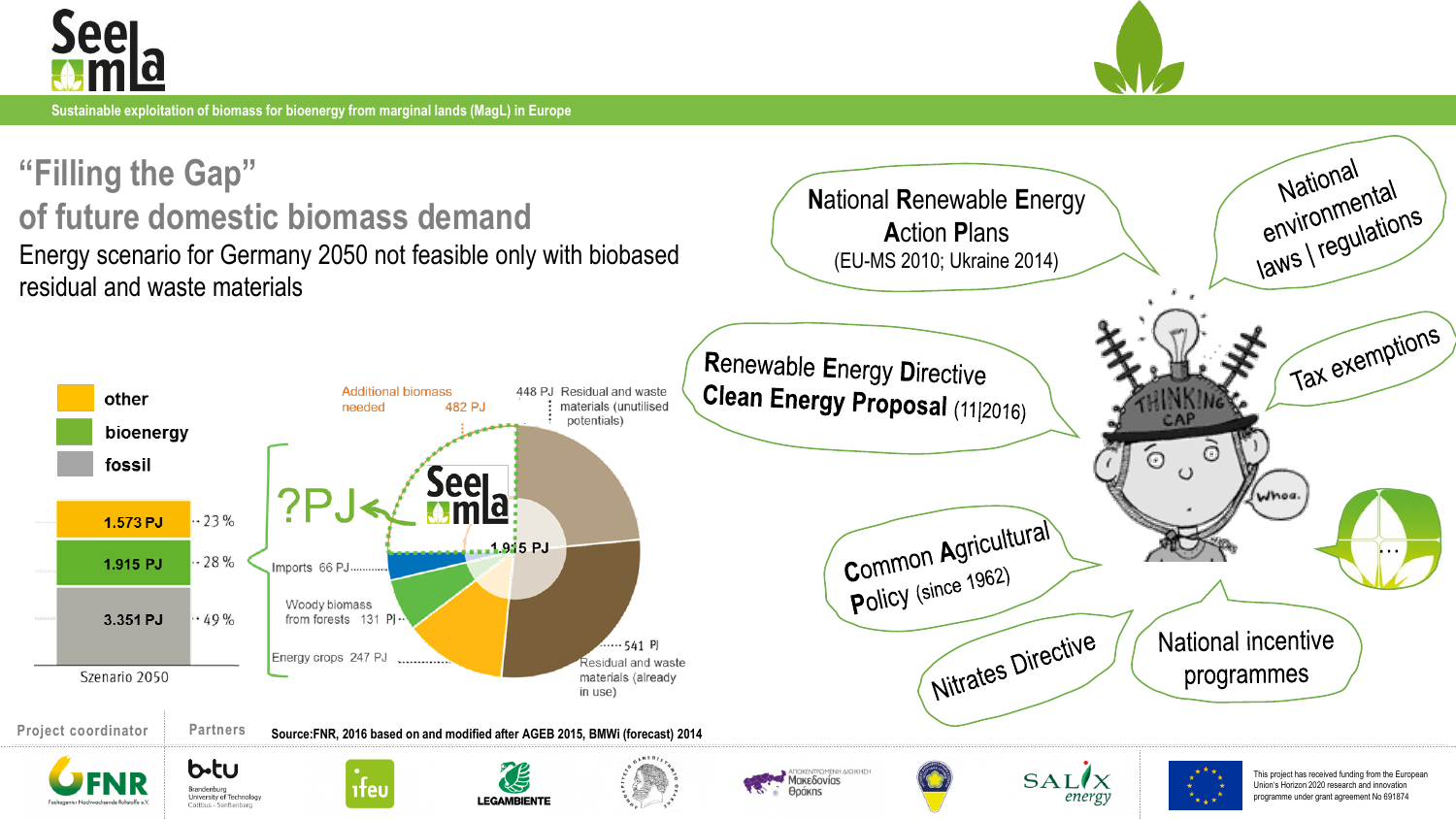



#### **Policy and administrative regulations for biomass production on MagL for bioenergy - selected value chains**

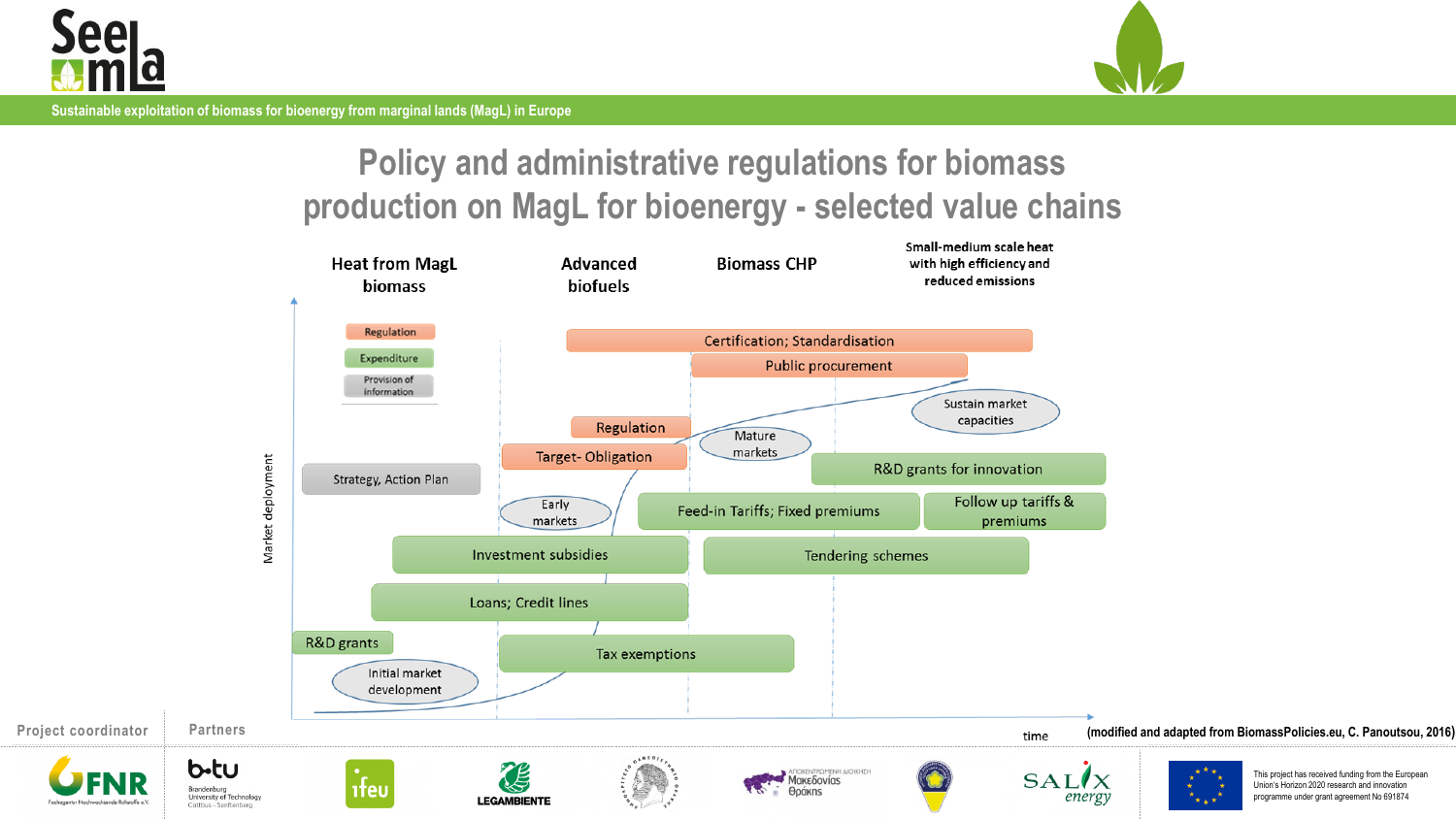



#### **Major aims in SEEMLA are**

- (i) to **create an attractive incentive programme** for stakeholders, i.e. farmers, forester, to use MagLs for sustainable biomass production for bioenergy;
- (ii) to **share experiences** in each partner country internally and transnationally between SEEMLA partner countries and other EU MS, and to
- **(iii) apply the EU Common Agricultural Policy (CAP) to the SEEMLA approach** and possibly find a way to adapt it to and to modify the CAP, e.g. 'greening', and other relevant legislation, e.g. European water protection, nature conservation, soil protection, nitrates directive and related regulations, frameworks, and financial supporting programmes.
- (iv) …and vice versa: **Propose new aspects from the SEEMLA approach to the CAP** by e.g. supporting agroforestry especially in the vincinity of sensitive areas ( $\rightarrow$  buffer zone)

**Project coordinator Partners** 









**EGAMBIENTI** 









This project has received funding from the Union's Horizon 2020 research and innovation programme under grant agreement No 691874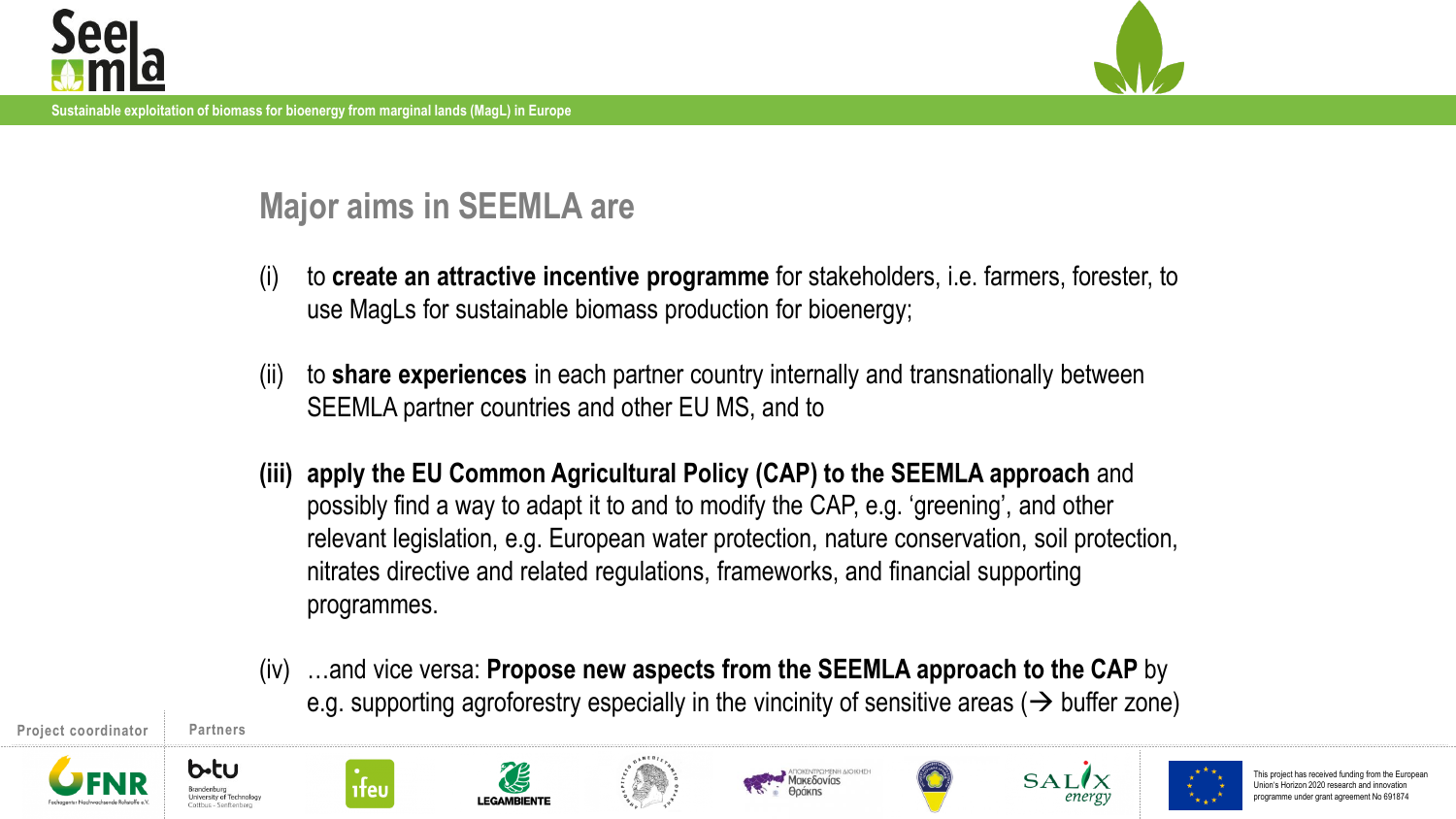



**Policy mechanisms relevant to biomass from marginal land per value chain step, type of policy and market stage development**

|                          | <b>Mechanism</b>                                                                                                     | <b>Marginal lands</b>           | <b>Harvesting/Collection</b>      | Logistics                         | Trade                             |
|--------------------------|----------------------------------------------------------------------------------------------------------------------|---------------------------------|-----------------------------------|-----------------------------------|-----------------------------------|
| Regulatory               | Common Agricultural Policy<br>Act on ecological products and farming<br>practices<br>Nitrates Directive (91/676/EEC) | Early markets                   | Mature markets<br>Sustain markets |                                   | Mature markets<br>Sustain markets |
|                          | Certification/ Standardisation                                                                                       |                                 | Mature market                     |                                   | Mature markets<br>Sustain markets |
| Financial<br>support     | Investment subsidies, direct payments                                                                                |                                 |                                   | _arly markets                     |                                   |
|                          | R&D Grants                                                                                                           |                                 |                                   |                                   |                                   |
|                          | Tax exemptions                                                                                                       |                                 | to be confirmed                   | Mature markets<br>Sustain markets | Mature markets<br>Sustain markets |
| Information<br>provision | Strategies/ Action plans                                                                                             | Early markets                   | Early markets                     | Early markets                     | Early markets                     |
|                          | Capacity building                                                                                                    | Early markets<br>Mature markets | Early markets<br>Mature markets   | Early markets<br>Mature markets   |                                   |

**(adapted from BiomassPolicies.eu, C. Panoutsou, 2016)**

**Project coordinator Partners**







ifeu



**CE** 









This project has received funding from the European Union's Horizon 2020 research and innovation programme under grant agreement No 691874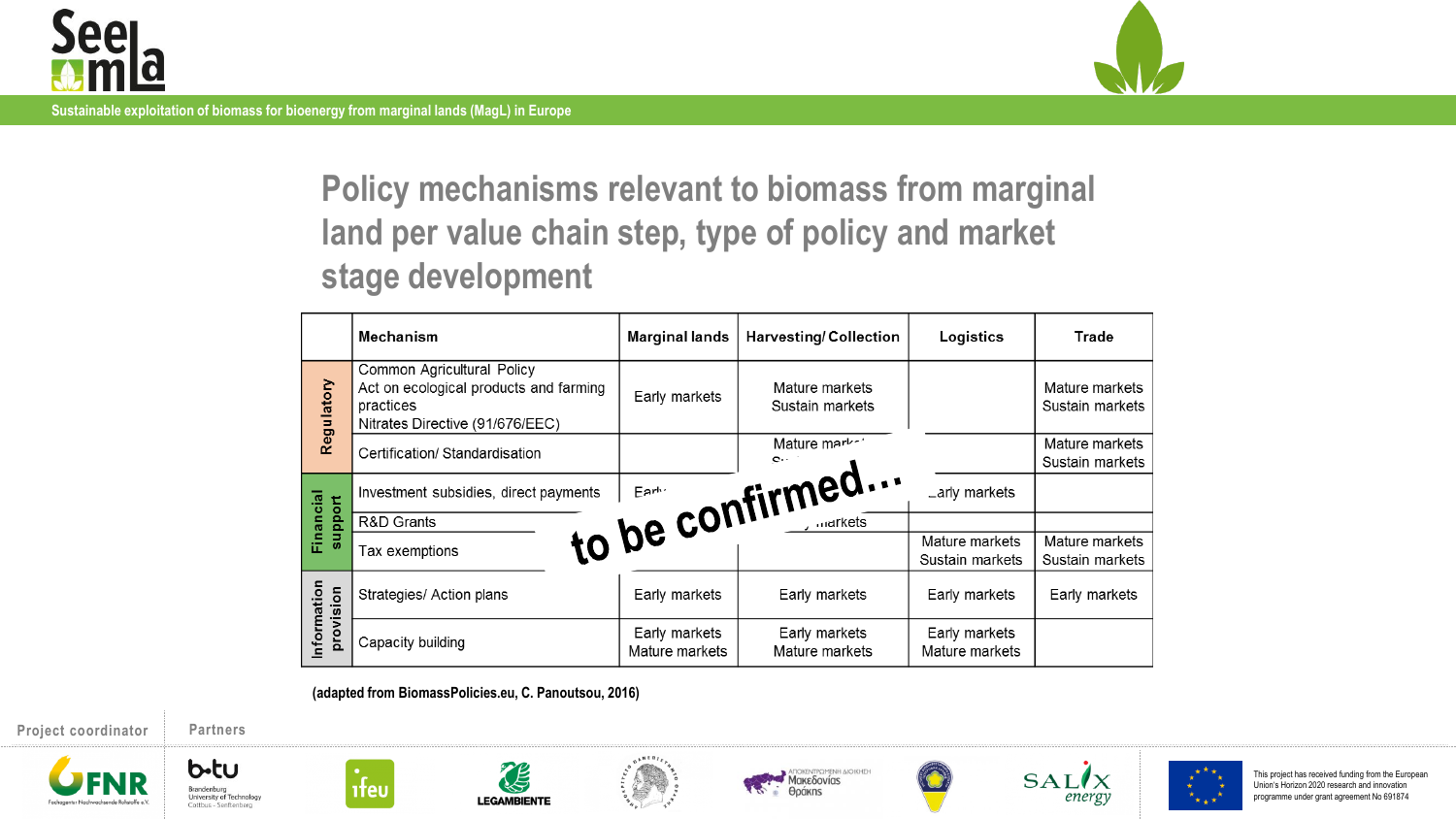



**Perspectives of the use of MagL in th EU**

**Key opportunities of using MagL (1)**

- **Use of MagL of increasing significance:** large areas affected already worldwide, land degradation and 'land grabbing' as global issue.
- Avoidance/minimization of conflicts in the 'food vs. fuel' debate: growing energy crops in MagL is avoiding a competition with regard to agricultural land use for food production purposes. (ad hoc with long-term effect)
- **Increase of biodiversity:** creation of a diverse landscape structure elements ('niche function' | habitat function). (mid-term and long-term)
- **Creation of new jobs in rural areas** for, e.g. farmers, foresters, engineers and scientists specialized in the use of MagL for bioenergy purposes. (short and mid-term)
- **GHG mitigation and carbon sequestration** by growing perennial plants on degraded land  $\rightarrow$  enrichment of soil organic carbon in the top- and subsoil. (long-term)











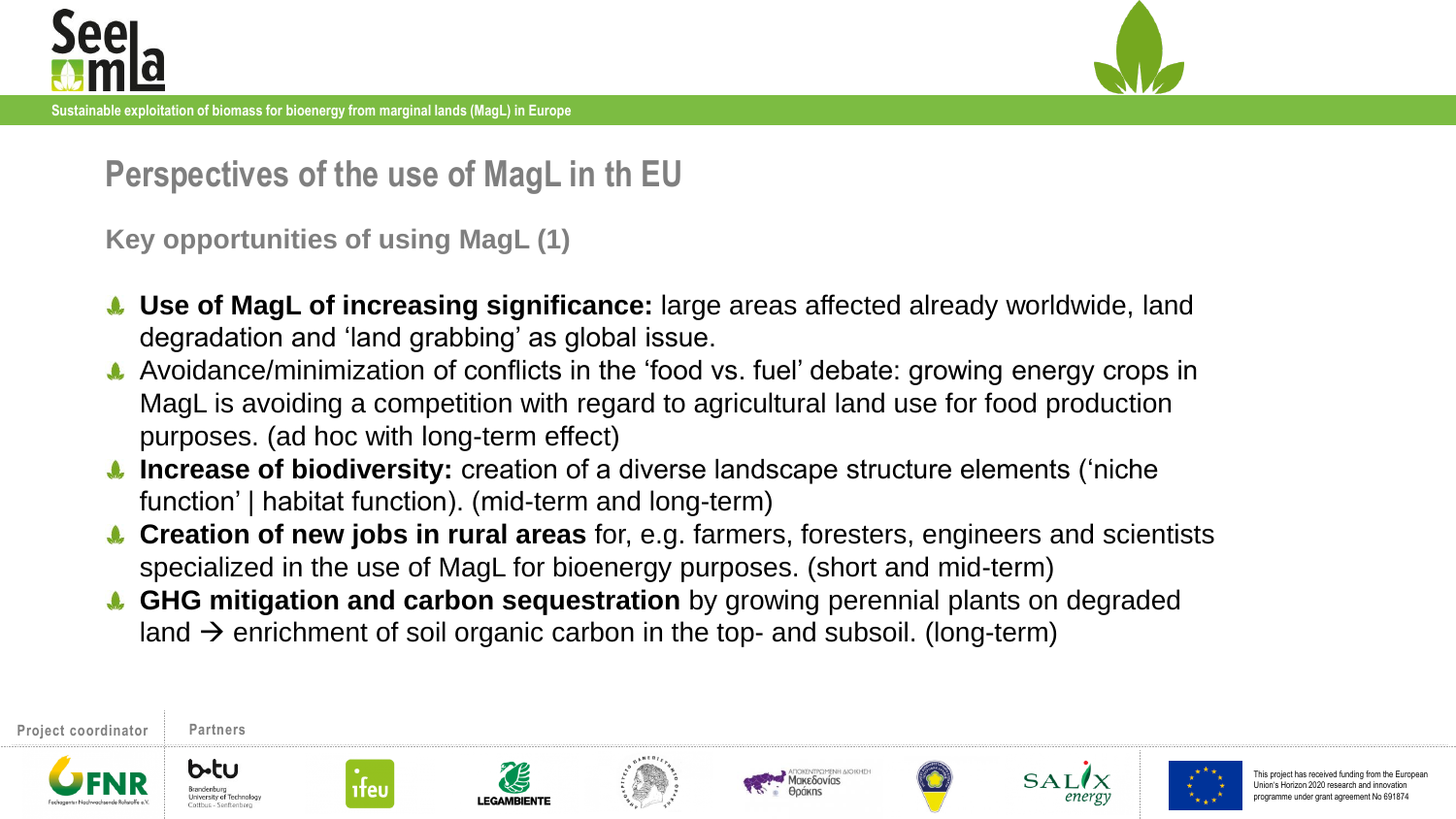



**Perspectives of the use of MagL in th EU**

**Key opportunities of using MagL (2)**

#### **Land use: demand for…**

- …unified methods for
- the identification of MagLs (in field, in the laboratory, GIS-tool) and their yield potential (bioenergy plants);  $\rightarrow$ cf. [pre-]calculation of yields (short and mid-term)
- the land management and use of MagL under given climatic conditions; (mid-term)
- recommendations for farmers and foresters, as well as to decision makers/policy makers (short to mid-term)

#### **Harmonizing policies:**

b•tu

Creating a unified policy framework, and attractive supporting systems for farmers and foresters using MagL [for bioenergy purposes] (mid-term) – "Learning from good practices"

#### **Sustainability Certification Schemes**

…as well as **societal** and **economic** aspects and recommendations…

**Project coordinator Partners**













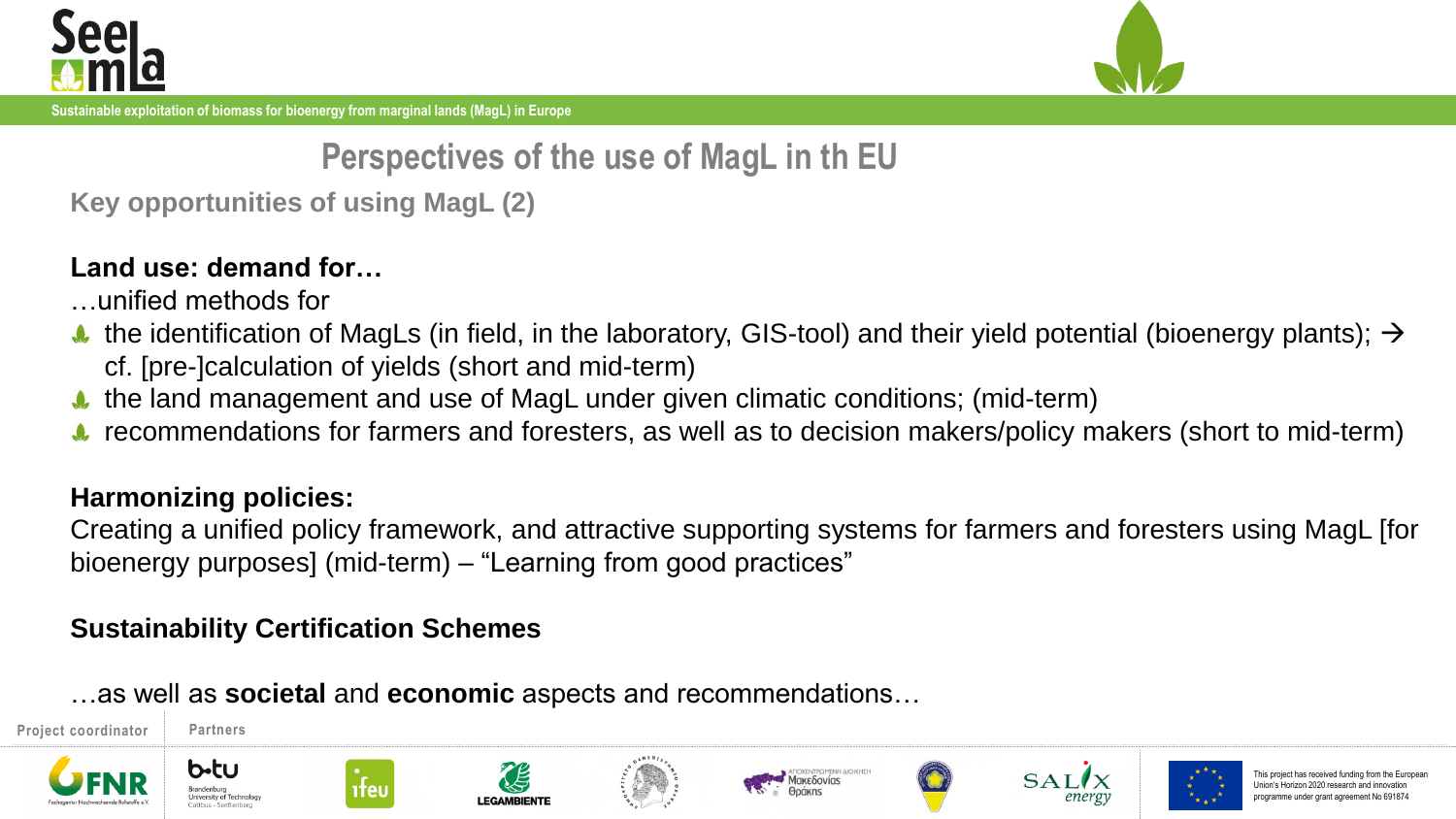



## **Thank you for your attention!**

**Project coordinator Partners**



b-tu

University of Technology

Cottbus - Senftenberg

Brandenburg















This project has received funding from the European Union's Horizon 2020 research and innovation programme under grant agreement No 691874